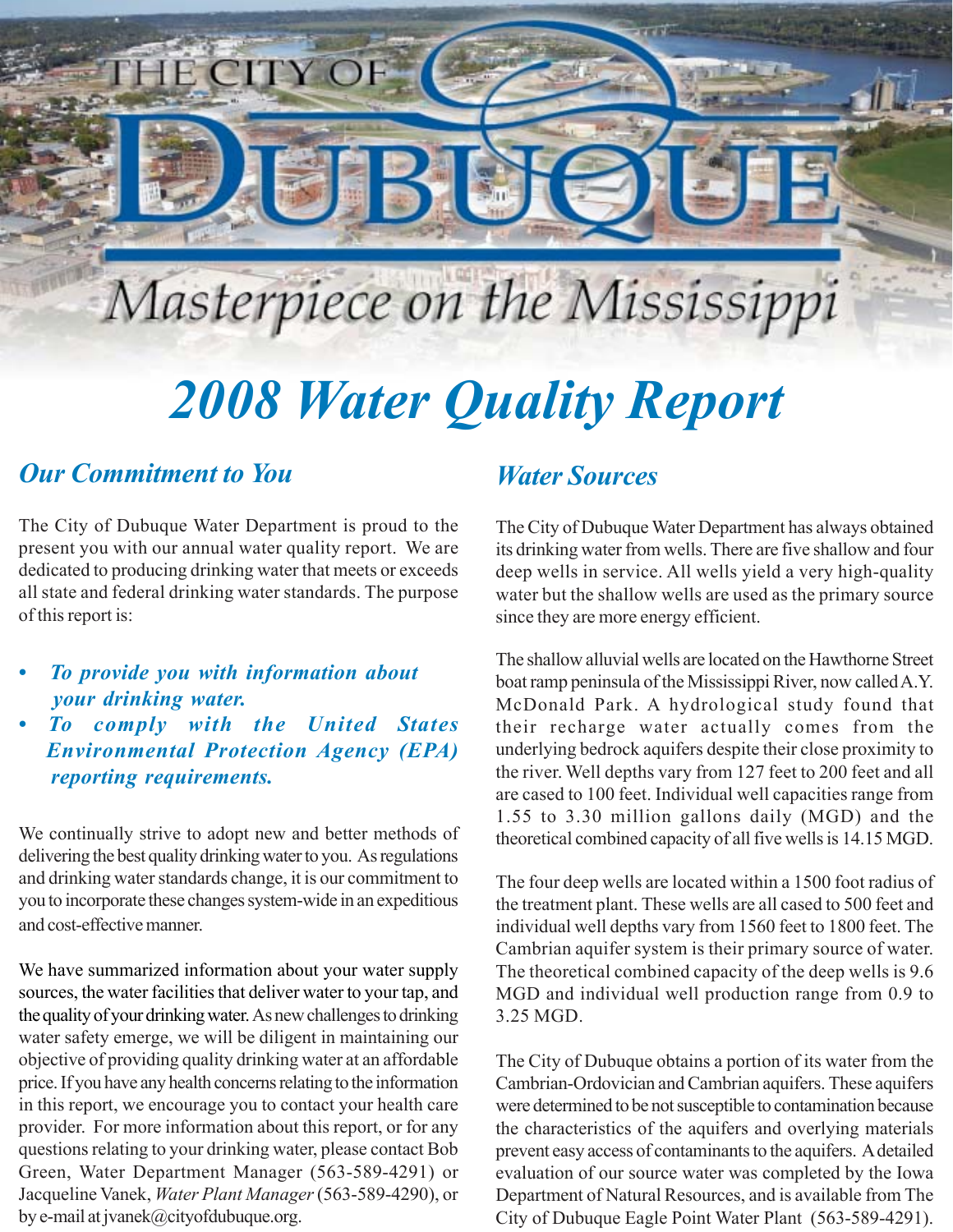# *Treatment Process*



**Aeration.** Raw or untreated water is drawn from wells into the City's treatment plant and is cascaded down through a series of trays, increasing the surface area of the water and promoting the exchange of gases. Aeration also removes undesirable gases such as radon. Aeration is similar to the natural process that occurs when a stream flows through rapids or over falls.

**Flocculant Aid Addition.** An anionic flocculant aid is added just after aeration. The flocculant helps to improve the clarity of the water by allowing fine particles to clump together and settle out**.**

**Softening.** Calcium oxide (*lime*) is mixed with water to form slaked lime. This slaked lime is then added to the water to soften or reduce the minerals that typically make water "hard". Excessive hardness increases soap use, deposits scale in water heaters and boilers, interferes with some industrial processes and sometimes gives water an unappealing taste and odor. The byproducts from the softening process are applied to farmland as a soil conditioner.

**Recarbonation.** The addition of slaked lime increases the pH of the water to about 10. In order to stabilize the softened water, the pH must be lowered. This pH reduction is accomplished by adding carbon dioxide until the pH is approximately 9.3.

C**hlorination.** Chlorine is added to disinfect the water. The chlorine helps ensure our water's microbiological safety by destroying disease-causing organisms.

**Filtration.** Water is then passed through a sand and gravel filter bed, removing any remaining suspended matter.

**Fluoridation.** Fluoride is added to help prevent tooth decay.

**Phosphate Addition.**Phosphate is added to chemically stabilize the water and lessen the possibility that lead will leach out of pipes and into tap water.

**Reserves.** Water not immediately consumed flows into storage tanks for use when demand exceeds plant pumpage. Water stored in elevated tanks helps stabilize pressure in the distribution system and serves as an emergency reserve for fire protection.

**Distribution.** Finished water is pumped directly into the water distribution systems that serve homes and businesses throughout the city of Dubuque.

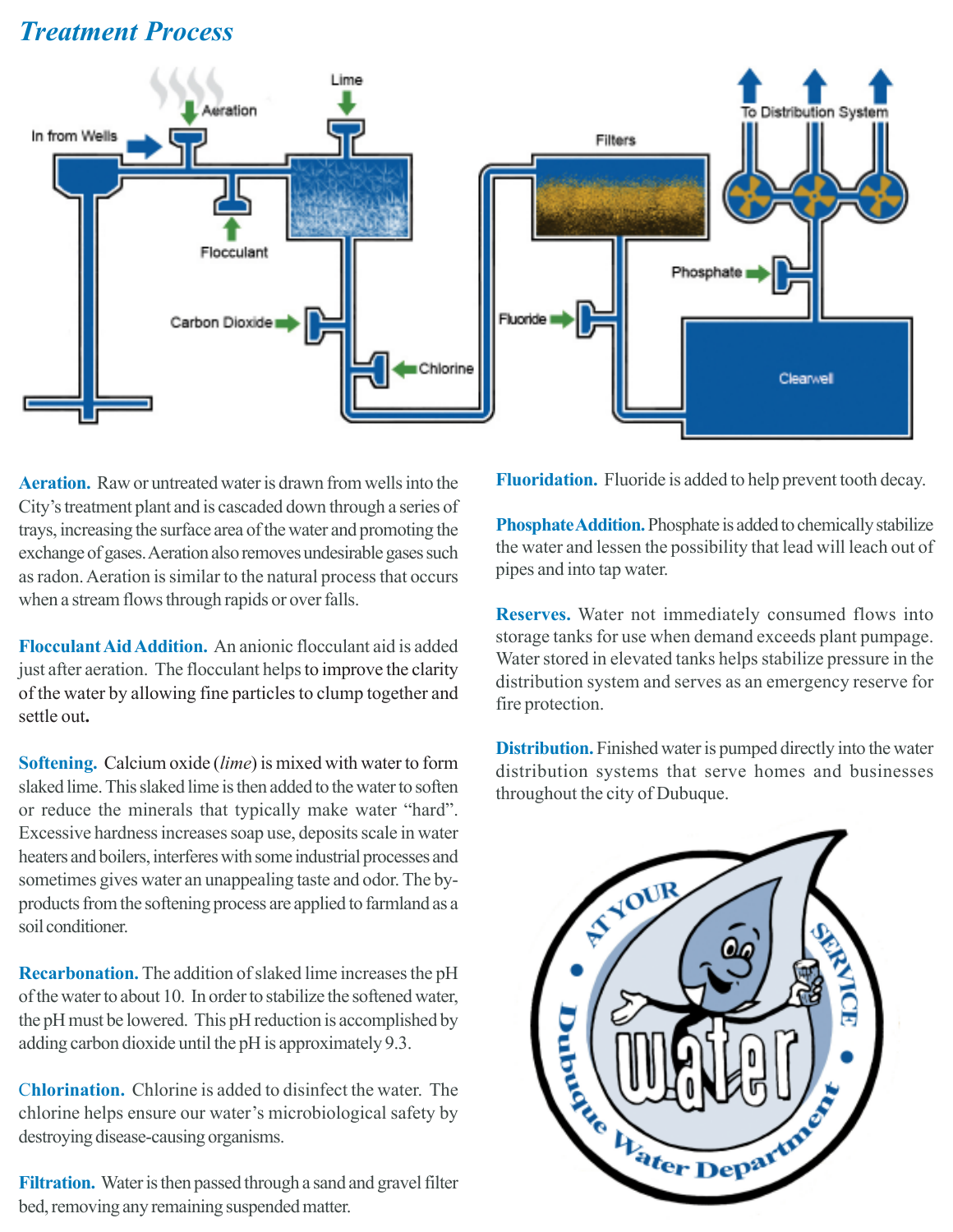## *2007 Drinking Water Summary*

The City of Dubuque Water Department is proud of the high quality of our water supply, which meets or exceeds all state and federal drinking water quality requirements. We are pleased to inform you that Dubuque had no drinking water violations for 2007. The table below lists substances that were detected in our water. Some of these substances have maximum contaminant levels (MCLs) established by the Safe Drinking Water Act. The EPA also requires us to monitor for certain unregulated substances while they consider whether or not to enforce limits on them. Testing is not required for each parameter every year, some parameters listed below were detected in previous years' testing. For more information concerning your drinking water, please contact the Treatment Plant by phone at (563) 589-4291, by e-mail at *wtrplnt@cityofdubuque.org* or by mail at 1902 Hawthorne Street, Dubuque, IA 52001.

| SUBSTANCES TESTED FOR AT THE TREATMENT PLANT |                               |                                   |              |               |                 |                              |                        |                                                       |  |
|----------------------------------------------|-------------------------------|-----------------------------------|--------------|---------------|-----------------|------------------------------|------------------------|-------------------------------------------------------|--|
| <b>SUBSTANCE</b>                             | <b>YEAR</b><br><b>SAMPLED</b> | <b>UNITS OF</b><br><b>MEASURE</b> | <b>MCL</b>   | <b>MCLG</b>   | AMOUNT DETECTED | <b>RANGE</b><br>(LOW - HIGH) | <b>VIOLATION</b><br>NO | <b>TYPICAL SOURCE</b><br>Erosion of natural deposits  |  |
| Barium                                       | 2003                          | ppm                               |              |               | 0.020           | 0.020                        |                        |                                                       |  |
| Sodium                                       | 2006                          | ppm                               | No MCL       | N/A           | 13.6            | 13.6                         | <b>NO</b>              | Erosion of natural deposits                           |  |
| Chlorine                                     | 2007                          | ppm                               | $MRDL = 4.0$ | $MRDLG = 4.0$ | 1.94            | $1.42 - 2.90$                | NO                     | Water additive used to control microbes               |  |
| Fluoride                                     | 2007                          | ppm                               | 4.0          | 4.0           | 1.05            | $0.55 - 1.34$                | NO                     | Water additive that promotes strong<br>meeth, erosion |  |

| <b>SUBSTA</b><br>CES TESTED FOR IN THE DISTRIBUTION SYSTEM |                               |                            |                                                                          |             |                    |              |               |         |                |                     |                  |                                                                                                              |
|------------------------------------------------------------|-------------------------------|----------------------------|--------------------------------------------------------------------------|-------------|--------------------|--------------|---------------|---------|----------------|---------------------|------------------|--------------------------------------------------------------------------------------------------------------|
| <b>SUBSTANCE</b>                                           | <b>YEAR</b><br><b>SAMPLED</b> | UNITS OF<br><b>MEASURE</b> | <b>MCL/AL</b>                                                            | <b>MCLG</b> | <b>COMPLIANCE</b>  |              | <b>DETECT</b> |         | <b>SAMPLES</b> |                     | <b>VIOLATION</b> | <b>TYPICAL SOURCE</b>                                                                                        |
|                                                            |                               |                            |                                                                          |             | <b>TYPE</b>        | <b>VALUE</b> | <b>MIN</b>    | MAX     |                | <b>TOTAL EXCEED</b> |                  |                                                                                                              |
| <b>Total Coliform Bacteria</b>                             | 2007                          | P/A                        | Presence of<br>coliform<br>bacteria in<br>$>5%$ of<br>monthly<br>samples | o           | TCR                | o            |               | N/A N/A | 742            |                     | NO               | Naturally present in environment                                                                             |
| Copper                                                     | 2007                          | ppm                        | $AL = 1.3$                                                               | 1.3         | 90th<br>Percentile | 0.026        | <b>ND</b>     | 0.1     | 60             | 0                   | NO.              | Corrosion of household plumbing<br>systems; Erosion of natural deposits;<br>Leaching from wood preservatives |
| Lead                                                       | 2007                          | ppb                        | $AL = 15$                                                                | 0           | 90th<br>Percentile | 12.5         | <b>ND</b>     | 35      | 60             | 4                   | NO.              | Corrosion of household plumbing<br>systems; Erosion of natural deposits                                      |
| <b>Total Trihalomethanes</b><br>(TTHM)                     | 2007                          | ppb                        | 80                                                                       | N/A         | RAA                | 46           | 19            | 57      | 34             | o                   | <b>NO</b>        | By-products of drinking water<br>disinfection                                                                |
| <b>Total Haloacetic Acids</b><br>(HAA5)                    | 2007                          | ppb                        | 60                                                                       | N/A         | RAA                | 15.8         | 7.4           | 63      | 34             |                     | NO.              | By products of drinking water<br>disinfection                                                                |

# *Table Definitions:*

**Action Level (AL):** The concentration of a contaminant that, if exceeded, triggers treatment or other requirements that a water system must follow.

**Amount Detected:** This column represents an average of sample result data collected during the reporting year. In some cases, it may represent a single sample if only one sample was collected. **MGD:** Million Gallons Daily.

**Maximum Contaminant Level (MCL):** The highest level of a contaminant that is allowed in drinking water. MCLs are set as close to MCLGs as feasible using the best available treatment technology.

#### **Maximum Residual Disinfectant Level**

**Goal (MRDLG):** The level of a drinking water disinfectant below which there is no known or expected risk to health.

**N/A:** Not Applicable.

**ND:** Not detectable at testing limits.

**P/A:** Presence Absence test.

**ppb:** Parts per billion (or micrograms per liter).

**ppm:** Parts per million (or milligrams per liter).

**RAA:** Running Annual Average. **Range (Low - High):** This column represents a range of individual samples results, from lowest to highest, that were collected during the reporting year.

#### **TCR:** Total Coliform Rule.

**Maximum Contaminant Level Goal (MCLG):** The level of a contaminant in drinking water below which there is no known or expected risk to health. MCLGs allow for a margin of safety.

**Maximum Residual Disinfectant Level** (**MRDL):** The highest level of a disinfectant allowed in drinking water.